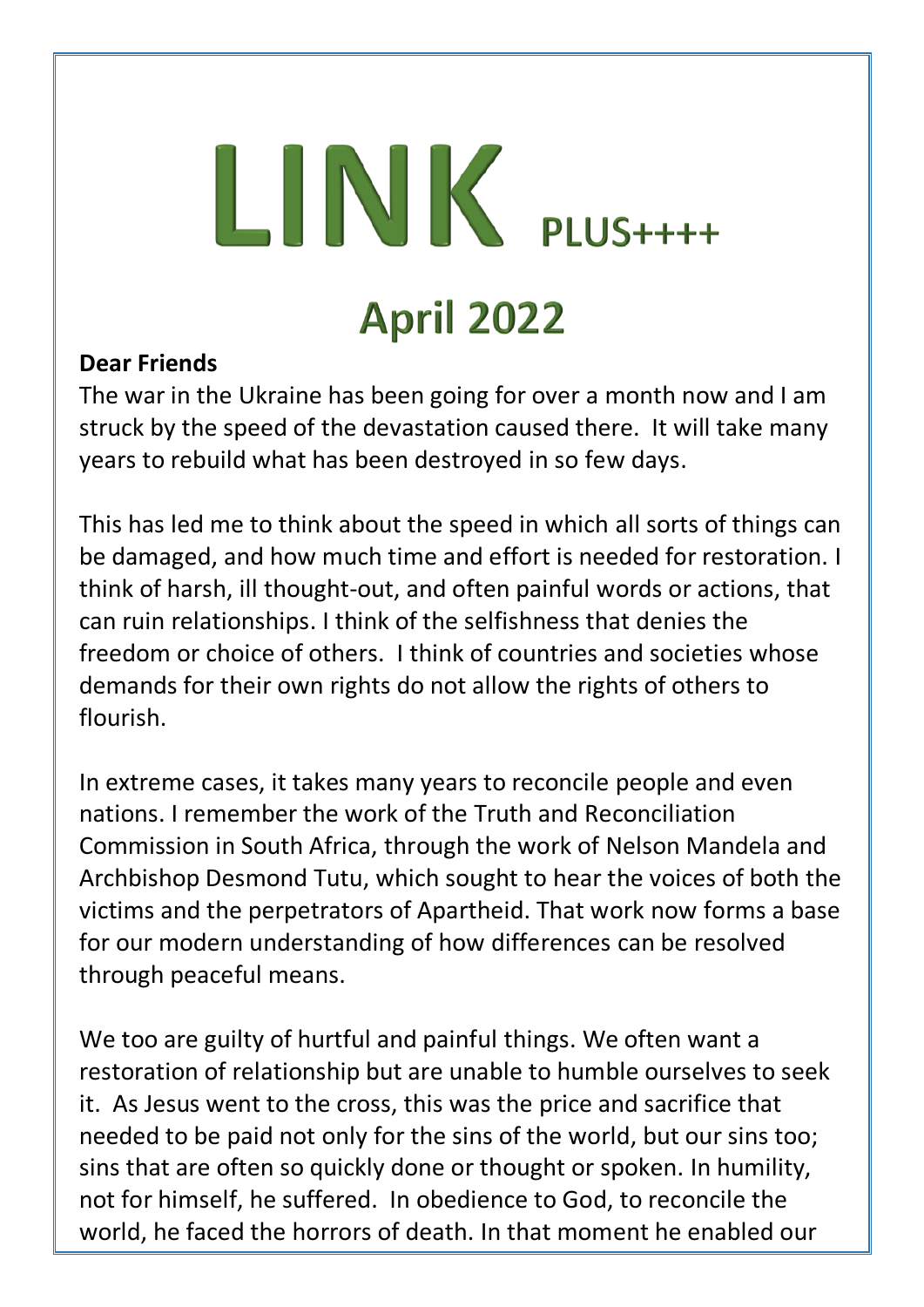relationship with God to be rebuilt, and provided a basis for our understanding of forgiveness and love.

But this was not the end.

The restoration was not ended on the cross. This month we will celebrate the sign of the empty tomb, the sign of Easter, and proclaim 'He is risen, Alleluia'. Having saved us by his death, Jesus has returned to his Father in heaven, paving the way for us.

Steve

#### **Brean [http://www.breanmethodistchurch.org.uk](http://www.breanmethodistchurch.org.uk/)**

So April means Easter this year. At the present rate most of our daffodils will be gone, the lambs will have been born, and our yearly tourists will be well established in our midst. A time to enjoy the welcoming sunshine at last (though the forecast for the first week of the month looks hardly promising). A time of remember that whatever has gone before Easter is a time of blessing. And how much Ukraine must be in our hearts this Eastertide.

At Brean we welcome Kathy and Cathy into full membership of our church on Easter Day. They have both been regular members of the congregation for two or three years and felt that this would be an appropriate time to recognise that. Welcome to you both.

After all the discussions about future organisation, we at Brean decided to continue to 'go it alone' and stay as a church congregation in our own right. Of course, the decisions by Cathy and Kathy to become members were helpful, taking our relevant membership up to 14, but the choices made by other churches in the Link (West Huntspill to link with Burnham, and for Brent Knoll to link with East Brent) and that they were comfortable with their decisions, were also helpful.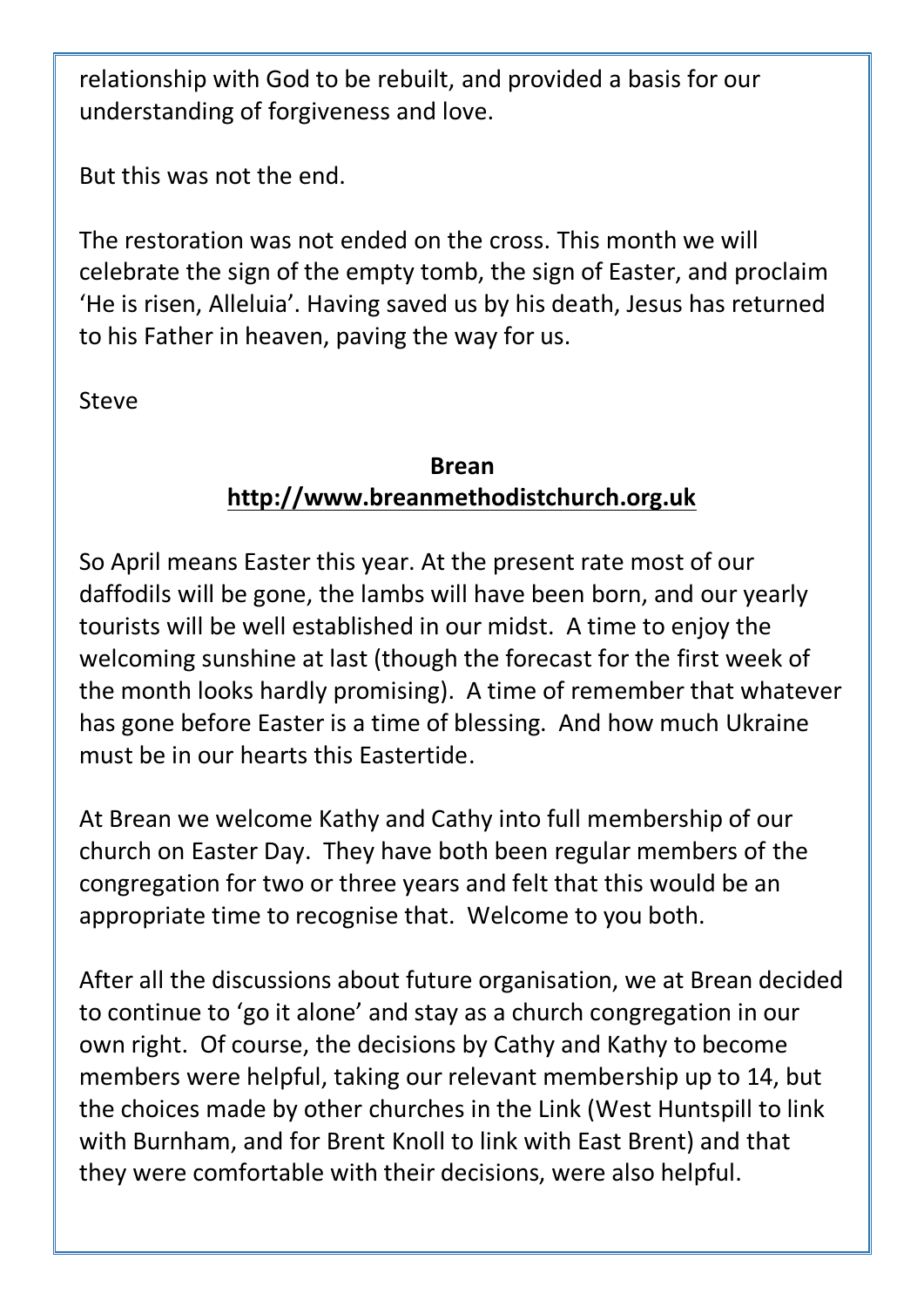There is still much to be gone through and our thoughts and prayers are with all concerned as they work through the processes, which need to be finalised by the end of the summer.

We at Brean, send our good wishes to everyone for Easter.

Harvey Allen

#### **Burnham**

#### <http://www.methodistchurchburnhamonsea.org.uk/>

When I wrote in the August 2019 Link, I started with 'what a busy time it has been' not for one minute thinking a few months later, my next Link column would start with 'we are in a situation we have not experienced before with current events affecting everyone in the world. It seems we will not be able to meet together for some time'. But we did meet, on Zoom and speak to people on the telephone, looked after our friends and neighbours and carried on with that community spirit.

I also wrote in the 2020 Link, 'I always write about our planning for social events and that none of this has gone away, it is just not happening face to face at present, those spaces in our diaries will start to become full again. And they have

Our fundraising group is in the process of planning Jubilee celebrations which we are looking forward to and we have even arranged a date for our Christmas Fair! We have recently re-started the Baby and Toddler group on a Friday morning. We continue with our Saturday morning coffee and chat and monthly social events, all of which can be found in the weekly notices and on the website.

Our Methodist Way of Life groups are continuing as we move forward in our ever-changing world.

As I write this Link, the clocks go forward this weekend, Spring has sprung, daffodils are flowering, lambs being born and we can't even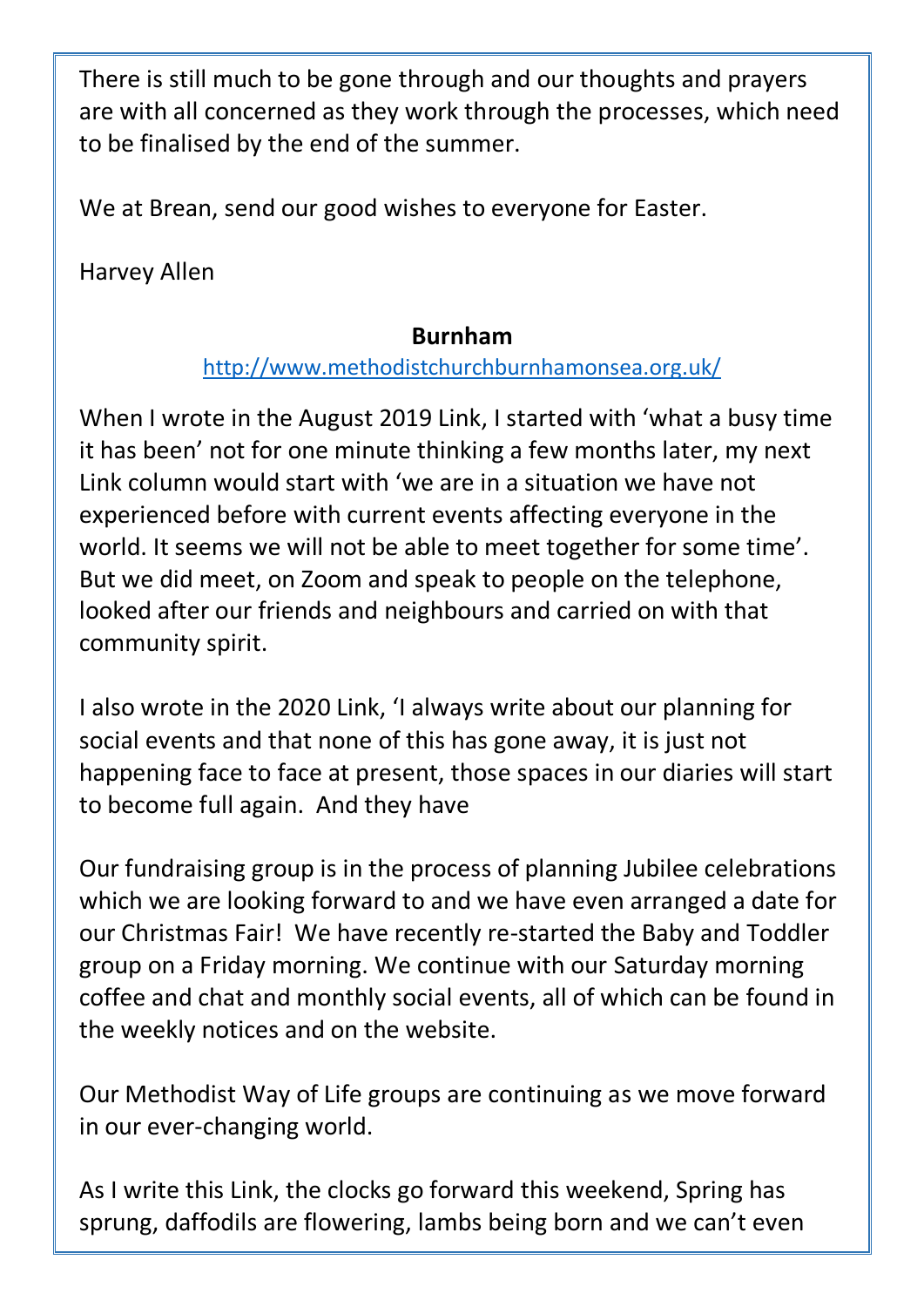complain about the weather, the sun is shining and the sky is blue (well it is today).

When having a sort out the other day, I came across the April 2014, 2016 and 2018 Links, and the front covers read "Easter Greetings", with a photograph of the crosses on Brent Knoll and people gathered. Two years ago we couldn't do this, and I made my own Brent Knoll crosses on my garden shed. This Easter let's reflect on our faith and commitment as we ask God to guide us on our journey and in our daily lives.

From all here in Burnham, we send Easter Blessings to you all. Until next time.



Marian Kingsbury

#### **East Brent**

Soup and Cheese scones/bread rolls were enjoyed at our recent Church Council followed by Jill's excellent sponge cake before we got down to the serious business of discussing our future after the edict from Manchester that churches with less than 12 members must close or merge with others. Our preferred choice would be to merge with another local church (if they would be willing to allow us do so) and we currently await the decisions taken at other Church Councils.

We usually give our Christmas collections to the Marafa John Project in Kenya which is run by ex-members of our congregation, Derek & Judith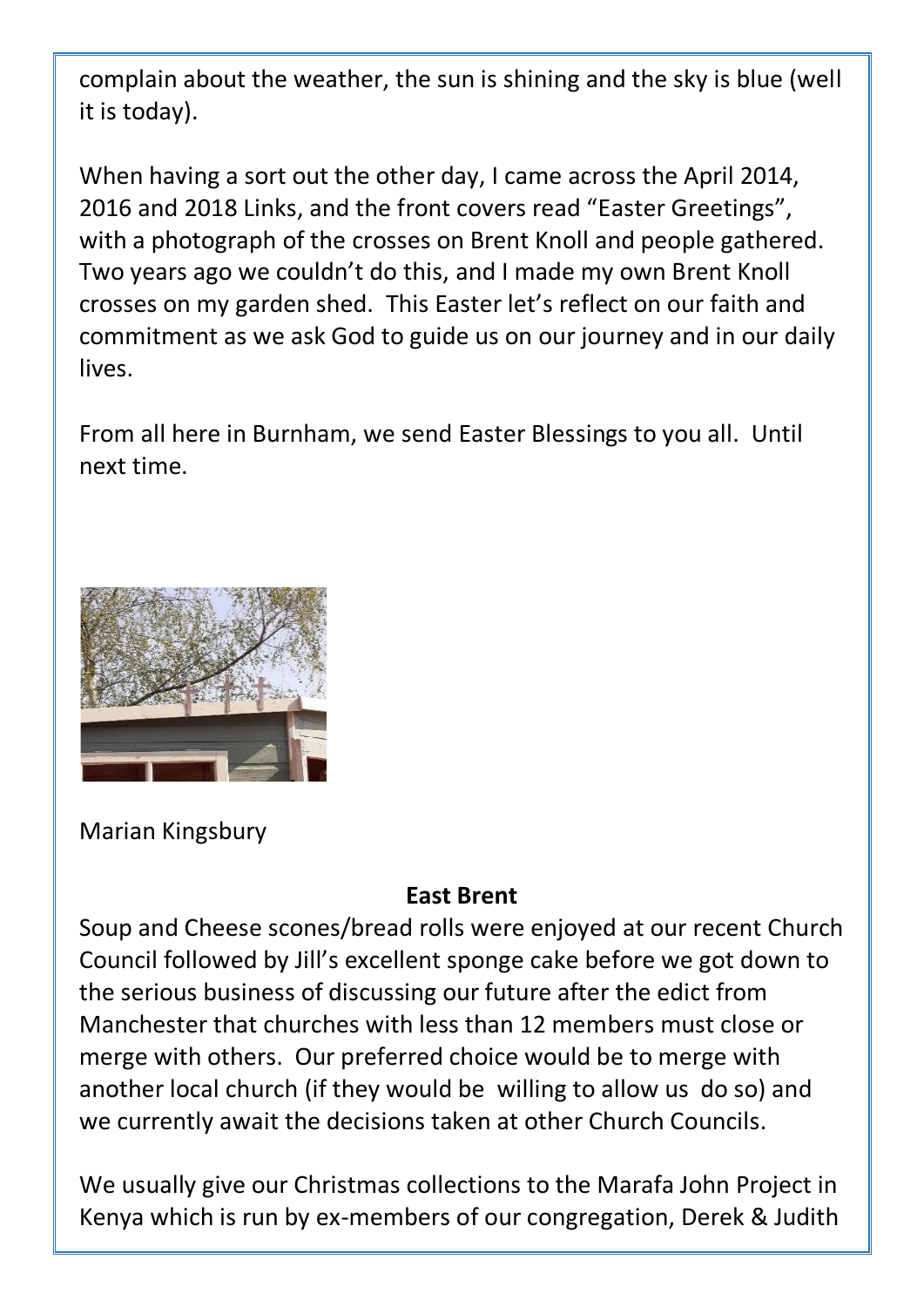Parry. This year they asked us to consider a different beneficiary as they have been unable to visit Kenya for the last two years due to Covid restrictions. In light of the terrible situation in Ukraine, we unanimously agreed to donate £200 to the Methodist fund, All We Can.

Can I remind you that crosses will be erected on the Knoll again this year and if you are physically able to help with this then please meet in the grassed car park opposite the farm on the Brent Knoll side at 2pm on Saturday 9th April. The service at the top will take place on Sunday 10 April at 3pm.

Rosemary Gilling

## PLUS<sub>+++</sub> **POEMS, PRAYERS and OTHER MESSAGES**

#### **Prayer for peace in Ukraine**

Holy and Gracious God

We pray for the people of Ukraine and the people of Russia; for their countries and their leaders.

We pray for all those who are afraid; that your everlasting arms hold them in this time of great fear.

We pray for all those who have the power over life and death; that they will choose for all people life, and life in all its fullness.

We pray for those who choose war; that they will remember that you direct your people to turn our swords into ploughshares and seek for peace.

We pray for leaders on the world stage; that they are inspired by the wisdom and courage of Christ.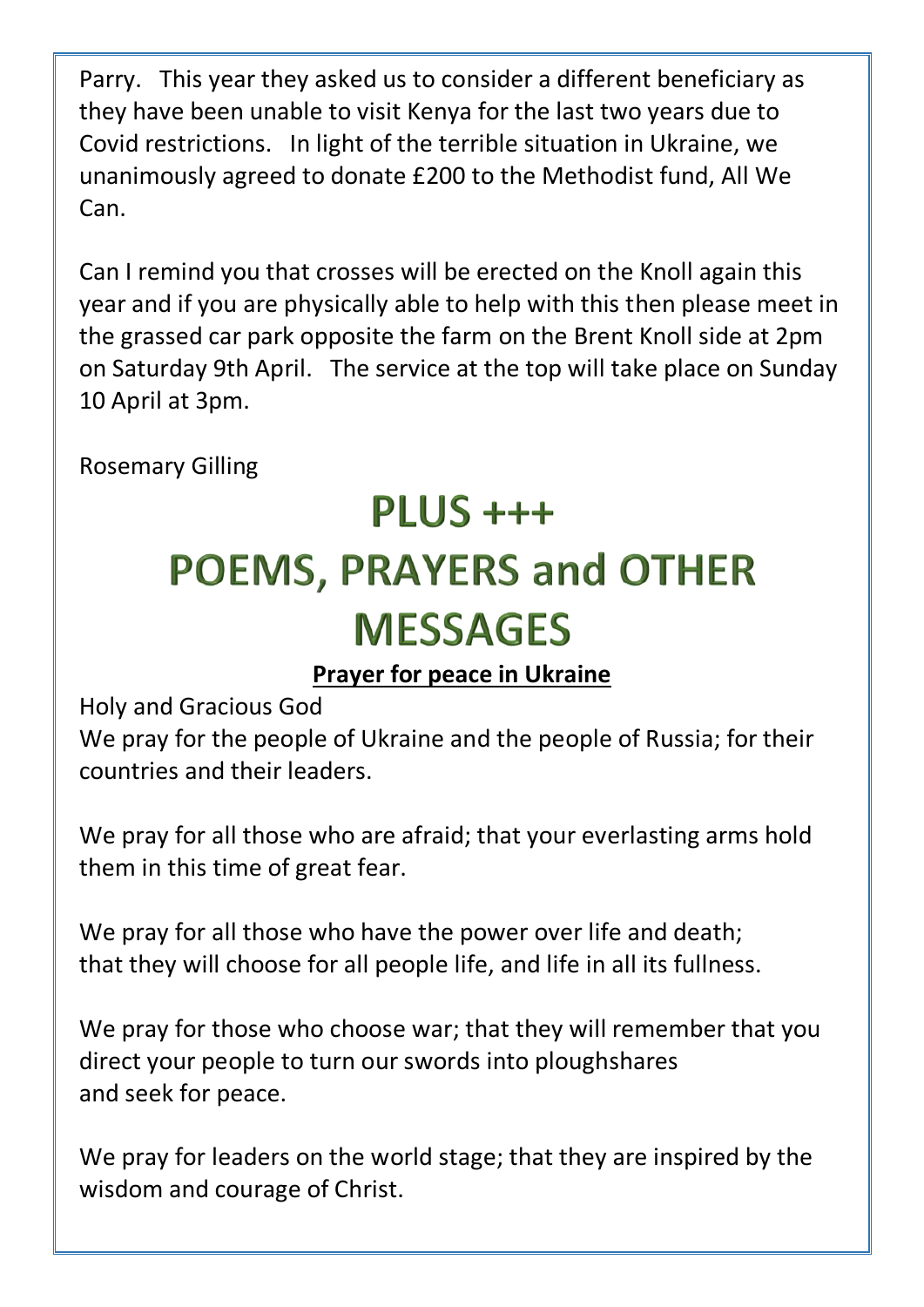Above all, Lord, today we pray for peace for Ukraine. And we ask this in the name of your blessed Son. Lord have mercy. Amen (No apology for repeating this again this month)

#### **Flower Arranging**

Flower arranging has always been a passion of mine. I have a City and Guilds in Floral designs and Floristry. During lock down, I rekindled my enthusiasm for anything relating to the Flower arranger's world. While finding the therapeutic effect it has taken me from Charity shops to Harrods. Looking out for accessories, props ideals. Researching modern techniques as well as traditional methods. I am able to demonstrate all aspects of floral care and design .Inspiration ideals for village shows--- arrangements for Church, Clubs and Societies --Titles embracing the season and occasion. Please contact me if you require further details for demonstration or talk.

Myra Cox 01278 784110 or [coxmyra20032000@yahoo.co.uk](mailto:coxmyra20032000@yahoo.co.uk)

#### **My call to preach**

Is Preaching a calling, anyway? It all depends on what you mean, I guess. I never felt a command from on high; no heavenly being sat up there on his throne. Nor any seraphim nor angels of any description. No inward compulsion either. How sad!

Instead, the invitation came from a little five foot nothing deaconess who hailed from Cornwall. The scene was a community room much in need of decoration in Central Hall, Westminster, where Judy and I were members back in the 1960s. John Wesley looked down upon us from his portrait along one of its walls. Around us were thirty or forty people mainly young adults enjoying their weekly evening fellowship that went by the name of Rendezvous and which, because we were all working in central London, started straight from work.

So, we had had our usual egg and beans on toast, played a couple of games of table tennis, had had chats with friends and then an hour's talk on some subject or other, after which Judy and I fell into conversation with a couple of deaconesses before the Epilogue that followed half and hour later. There was a rota to take Epilogue and I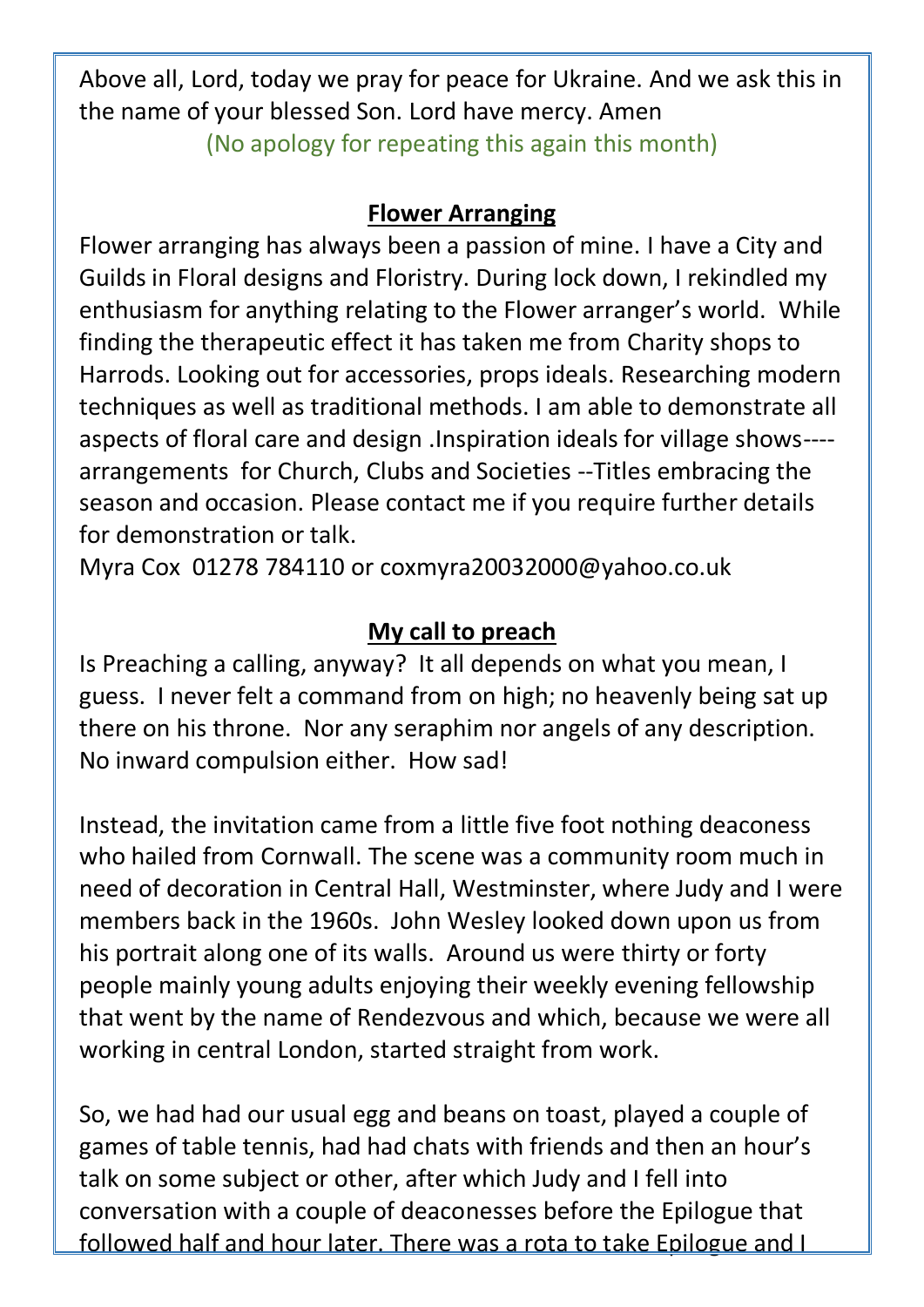had successfully excused myself from it for all the three or four years I had been coming to Rendezvous. Until that is, a couple of weeks earlier when I could find excuses no longer. I had dreaded it. Public speaking was not my forte and I couldn't see myself praying in front of a crowd of people. Besides I had a variable speech impediment and as a result was somewhat self conscious in those circumstances. But I did it and survived; perhaps I even enjoyed it a little.

I think this was all part of our conversation that fateful evening. As was the thought vthat Judy and I had planned to leave London even then. So in a moment of madness I laughingly said, you never know, then I might consider preaching. I was not being serious. But oh dear, I had not had the last word. The little one looked me in the eye, and said, you should do it Now. I had no words I could formulate as I stared back at her.

But there were these two deaconesses, for Barbara, the tall one, joined in with Marjorie's encouragement, and I found no escape whatsoever. Margery led me up into her study, gave me a couple of her books and left my details for the Superintendent Minister to follow through.

Whatever had I done? Being relatively new to Methodism I had no great idea of how Methodism was organised and even of what being a preacher meant. There was no way that I could have preached in Central Hall anyway; that was the kingdom of the Super. And the other two churches in the Circuit, one at Ebury Bridge near Victoria Station, and the other down King's Road in Chelsea, were not places with which I was familiar.

But I set out and I spent the next two or three years studying, taking services at Ebury Bridge and Chelsea, and being reviewed. In 1971 I was deemed worthy. Just; for all that hard work does not inevitably lead to success. As preachers on trial we were never present when being discussed at Preachers' meetings and many years later that I found out that the Superintendent, who had only heard me at my last trial service, wasn't very sure of me. He was an enthusiastic evangelical, typical of many Central Hall preachers, and that was not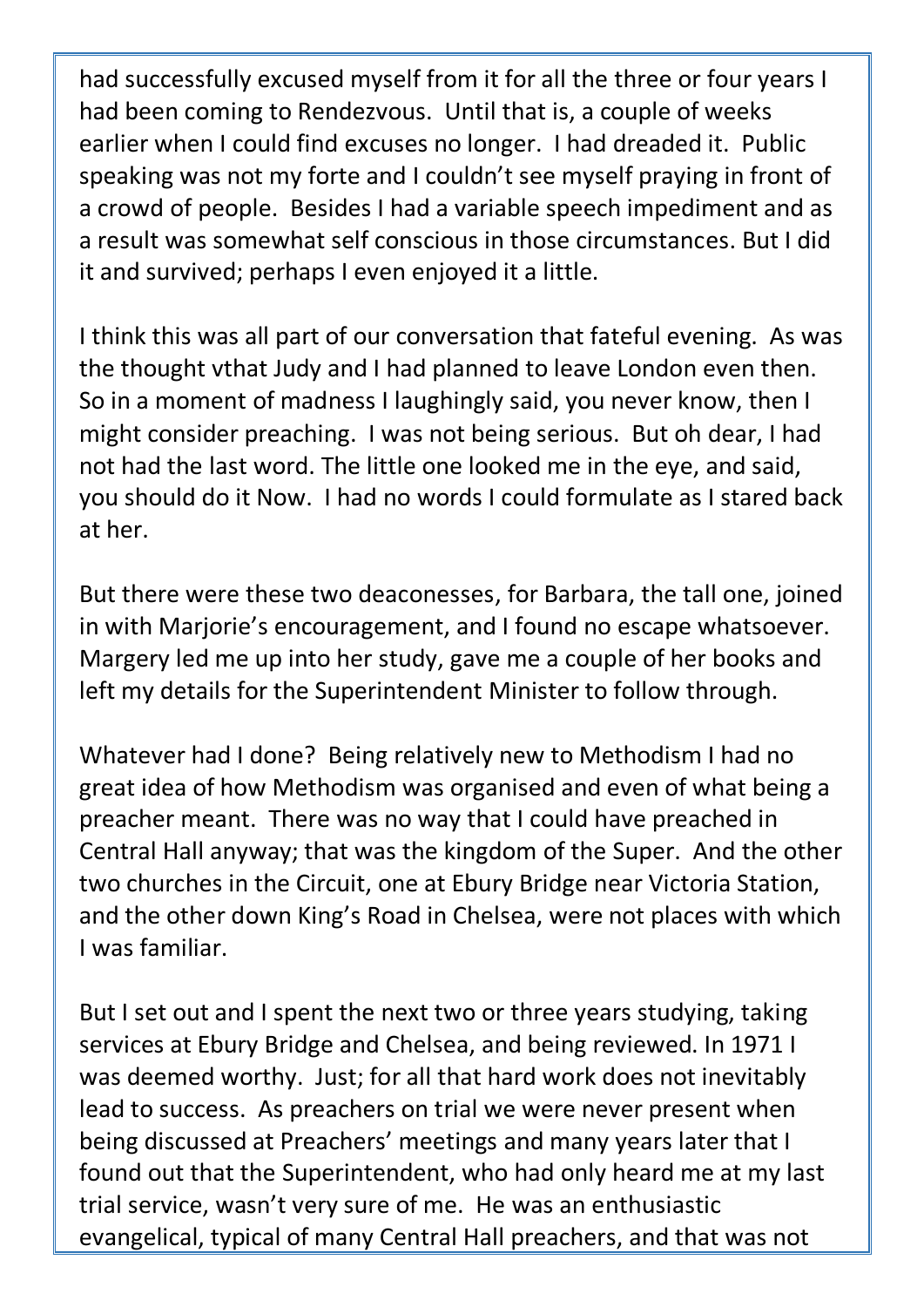my style. But those two deaconesses thought otherwise. They had supervised my training and were not prepared to let go. I am told they stood their ground in the meeting and with other support too, I was through.

The closest I ever got to preaching at Central Hall was to read a lesson. Only once, but I loved it. The worship area was not the intimidating place I thought it was. Its design allowed for considerable intimacy even though there could be four or five hundred people present. Apart from that I continued to preach at Ebury Bridge and Kings Road churches and, once fully accredited, answered the call for preachers to fill plans elsewhere in the London South West District, even as far as Horsham down on the south coast. New places, new people, new insights.

So, was I sure that my preaching was a call? I am still not certain. My doubt is to wonder whether it was as much to do with my inner needs as it was to a call from God. And is it any more a calling than teaching, or healing, or caring, or even serving cups of coffee. It is how the call is received and how you respond to it that matters.

Ten years ago, I celebrated 40 years of having been fully recognised as a preacher. I was preaching at Brean on the morning of the presentation, and I thought I would look back to my first sermon. To my surprise, I found that it still stood up. You shall love the Lord your God, with all your heart and soul and mind is still just as relevant now as then. Instead, I had learned things that had developed on the way rather than that my fundamental thinking had changed; the journey itself is as important as answering the call.

I am glad that I did say yes to Margery all those years ago. She and Barbara became close friends. Margery is still alive and is living in her beloved Cornwall. She is now very frail and nearly blind but still blest of an indomitable spirit. It has been a privilege to have known her and I was particularly glad that she was able to come and stay with us on the weekend of my 40<sup>th</sup> preaching anniversary in 2011, and thus to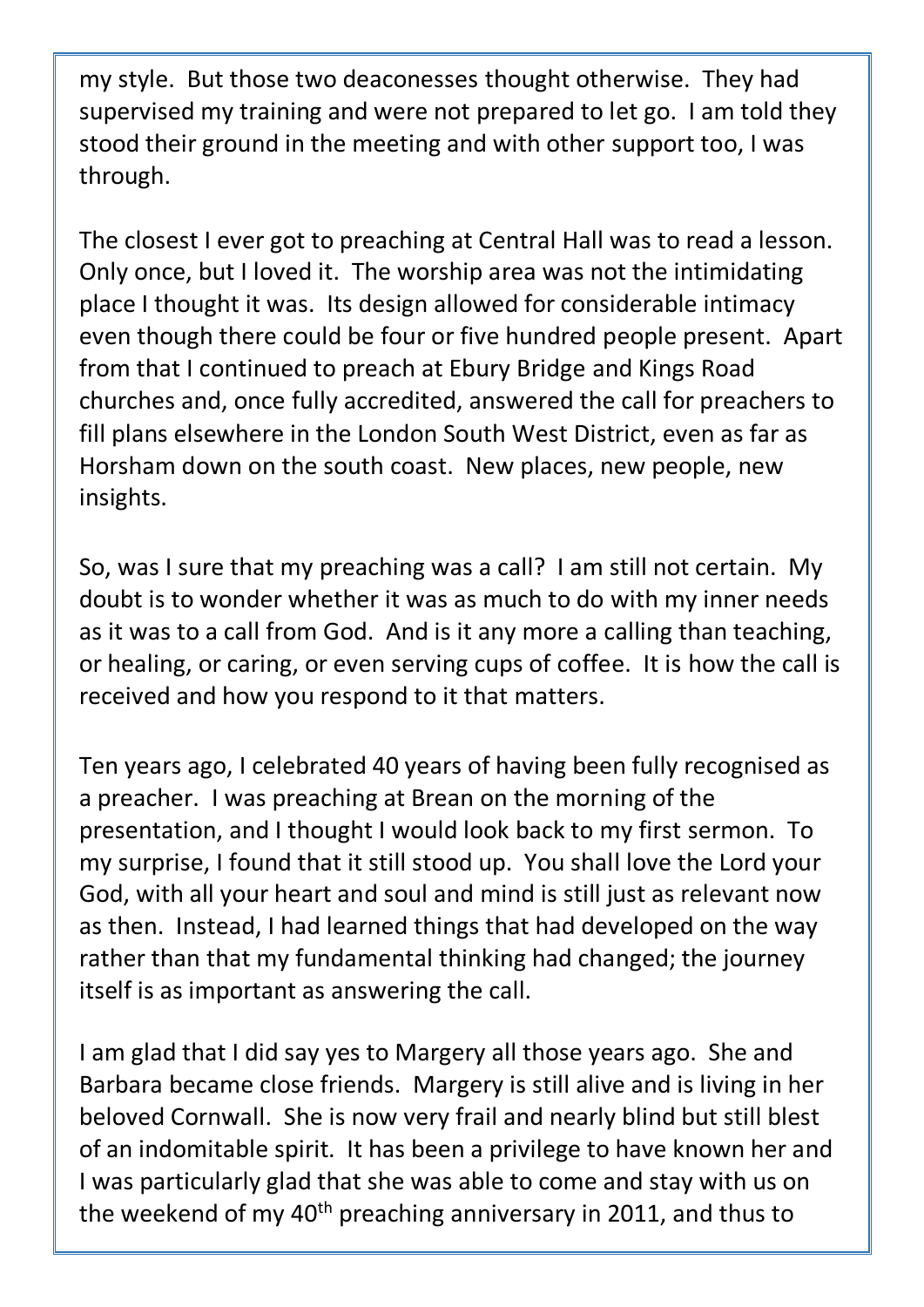hear me preach for the first time since those Westminster days. She wrote to me afterwards, a letter I still cherish, words of thanks and encouragement. It was heart-warming but also humbling.

I am glad that I answered that call and have stayed the course. Hard at times, but it became an enriching journey, a road of deepening awareness and renewal and of meeting challenges. Along the way, it has been a privilege to have had fellowship with other preachers, and of course the security and support of my homelife.

I have often wondered what would have happened if I had rejected Margery's call though. Would I have eventually walked away from the church, as many of my friends and contemporaries have done over the years? That in itself is a reminder that when the call comes however we discern it, and wherever that it leads, and however imperfectly we fulfil it, we are well blessed when we respond. Harvey Allen

#### A RECIPE FOR A GRANDPARENT by Katie Cleverley

A base mixture of age and wisdom, A teaspoon of clumsiness, A handful of memories, A sprinkle of wrinkles; then stir And chuck in a chequered jumper Just for good measure. Add a smidgeon of forgetfulness And a teaspoon of laughter. Make sure you drizzle generously So they will go crazy at Christmas. Pour funniness and mix it in, Till they have you laughing. They mustn't be embarrassing When they start dancing, So throw in some common sense To fix that problem. Line the tin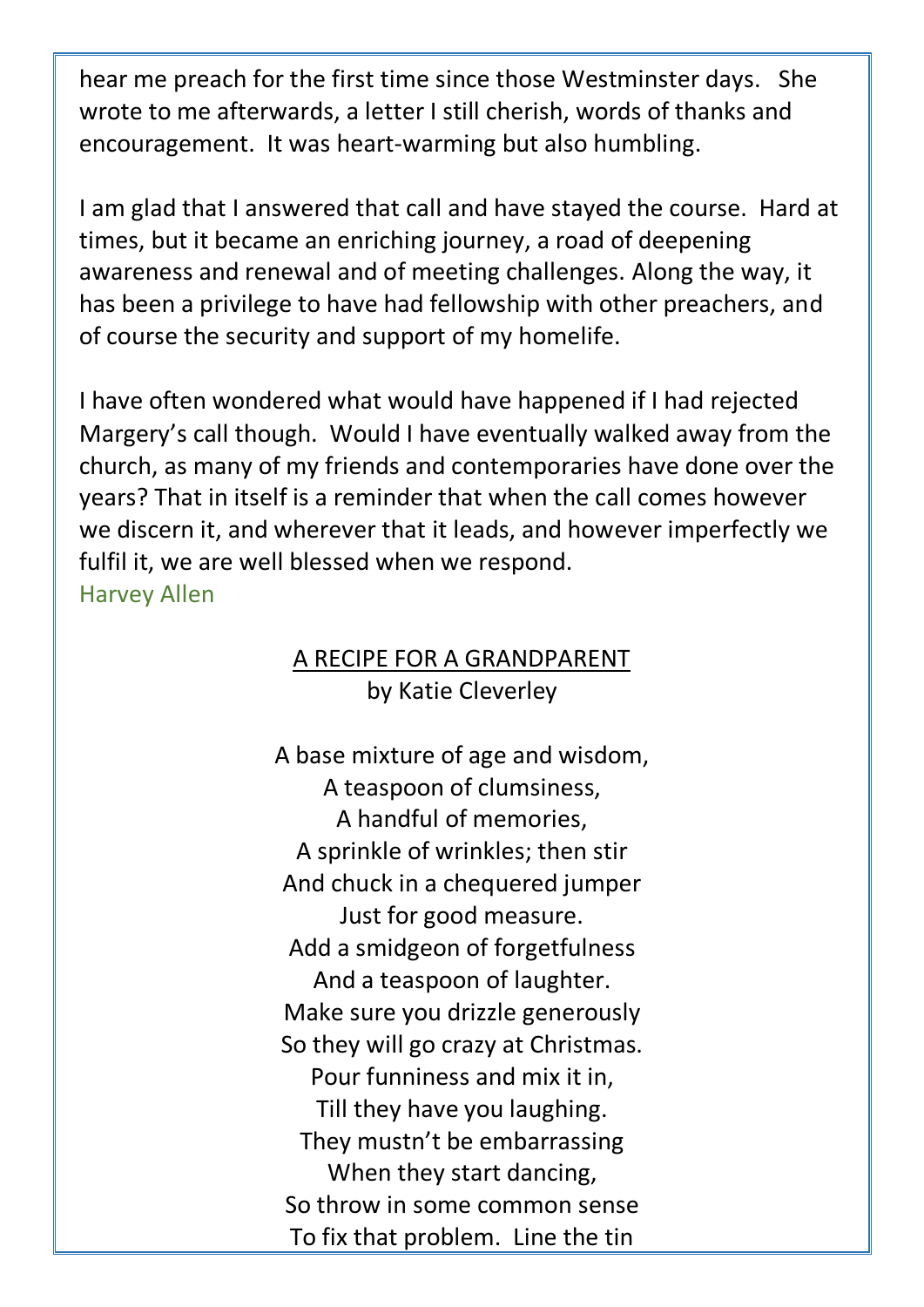With woolly socks and slippers Then bake till warm to the touch.

#### HOME THOUGHTS FROM ABROAD by Robert Browning

Oh to be in England now that April's there, and whoever wakes in England sees, some morning, unaware, that the lowest boughs and the brushwood sheaf round the elm tree bole are in tiny leaf, while the chaffinch sings on the orchard bough in England – now. And after April, when May follows, and the whitethroat builds and all the swallows. Hark, where my blossomed pear-tree in the hedge leans to the field and scatters on the clover blossoms and dewdrops, at the bent spray's edge. That's the wise thrush; he sings each song twice over lest you should think he never could recapture that first fine careless rapture. And though the fields look rough with hoary dew, all will be gay when noontide wakes anew the buttercups, the little children's dower, far brighter than this gaudy melon flower.

Both poems submitted by Judy Allen

#### **50th Anniversary Concert**

It's time for the Burnham and Highbridge Choral Society to perform their Annual Spring Concert. They will be celebrating their 50th Anniversary. It will be at Our Lady and the English Martyrs Roman Catholic Church, Burnham on Sea, TA8 1LL. On Saturday 30th April 2022 at 7.30pm. The choir will be performing Handel's Coronation Anthems and The Dettingen Te Deum. We will have two professional soloists joining us this year. Anthony Mansfield and Charlotte Sleet.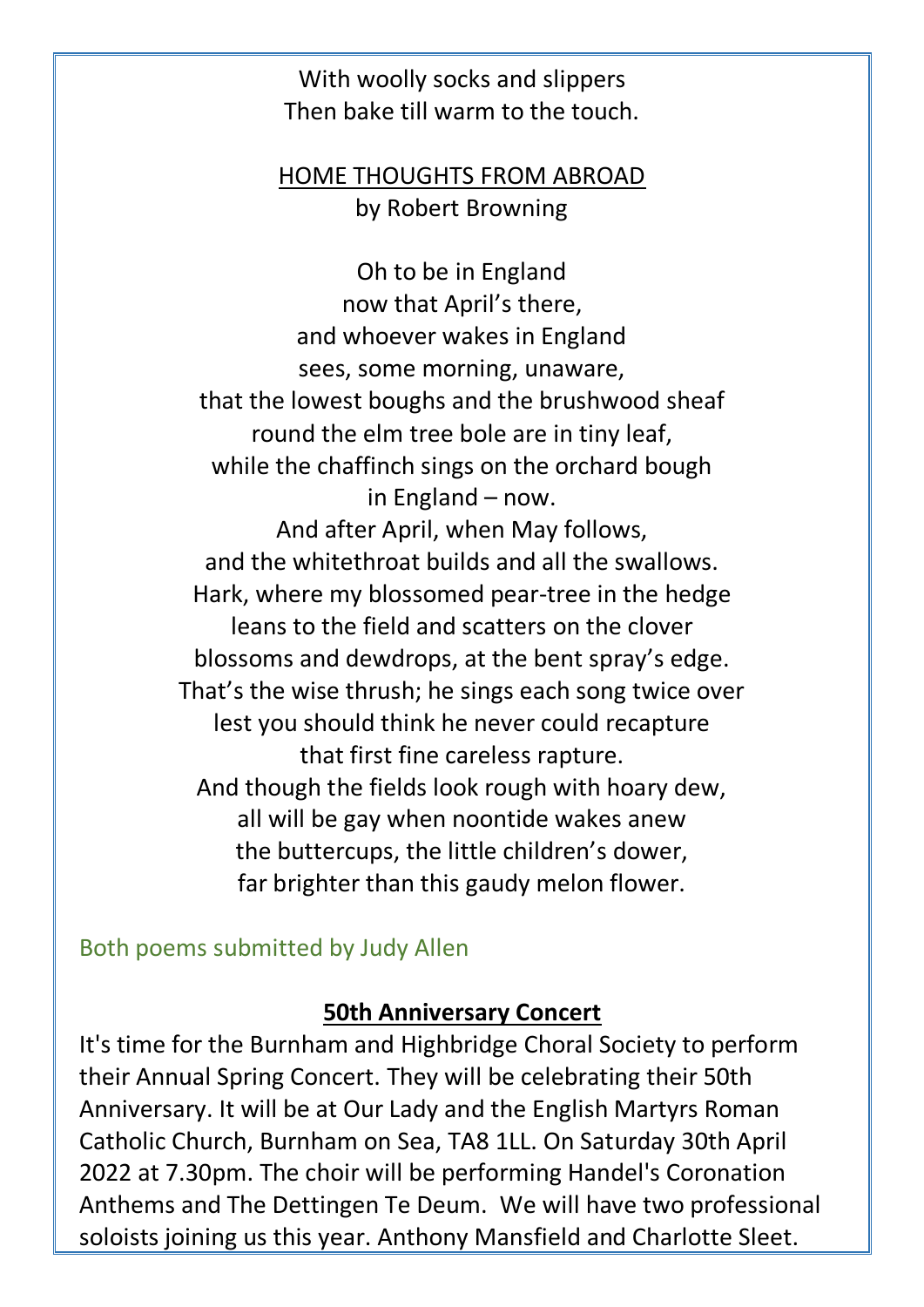Anthony Mansfield began his musical training as a chorister at Hereford Cathedral. In 2012 he was appointed as a gap year Choral Scholar at Hereford Cathedral and then the following year he held the same position at Exeter Cathedral. Since returning to his native Hereford he has accepted a Lay Clerkship in the Cathedral Choir. Highlights of his singing career have been singing J.S.Bach's settings of the St John Passion and Christmas Oratorio and singing for His Holiness Pope Francis during a tour to Rome.

Hereford-based mezzo soprano Charlotte Sleet enjoys a busy freelance career, combining ensemble singing with solo engagements and teaching across the UK. Recent engagements include Duruflé Requiem with the Philharmonia Orchestra, Handel Messiah with the English Sinfonia and live broadcasts with the BBC. An in-demand concert singer, Charlotte has recently performed with the BBC Singers, Papagena and was a Vocal Young Artist at Southwell Music Festival. Charlotte graduated with First Class honours from the Royal Birmingham Conservatoire, during which time she was a prize winner in the Lieder and English Song prizes. Upon completing a postgraduate choral scholarship at Hereford Cathedral, she was appointed Assistant Lay Clerk there, the first female appointment to each of these roles in their respective histories. Charlotte continues her studies privately with Louise Crane and James Platt.

The choir will be joined by an orchestral ensemble of 15 professional musicians including percussion. Tickets are £10 and £7 for children. They are available from: Coffee, Cake & Curtains, Victoria Street, Burnham on Sea, Sopha, Church street, Highbridge, members, or our website www.burnhamandhighbridgechoral.org.uk . Tickets may be purchased at the door, but best to get them early to avoid any disappointment. Burnham and Highbridge Choral Society

## **Finally, please note the deadline for the May Link Plus is 30th April.**